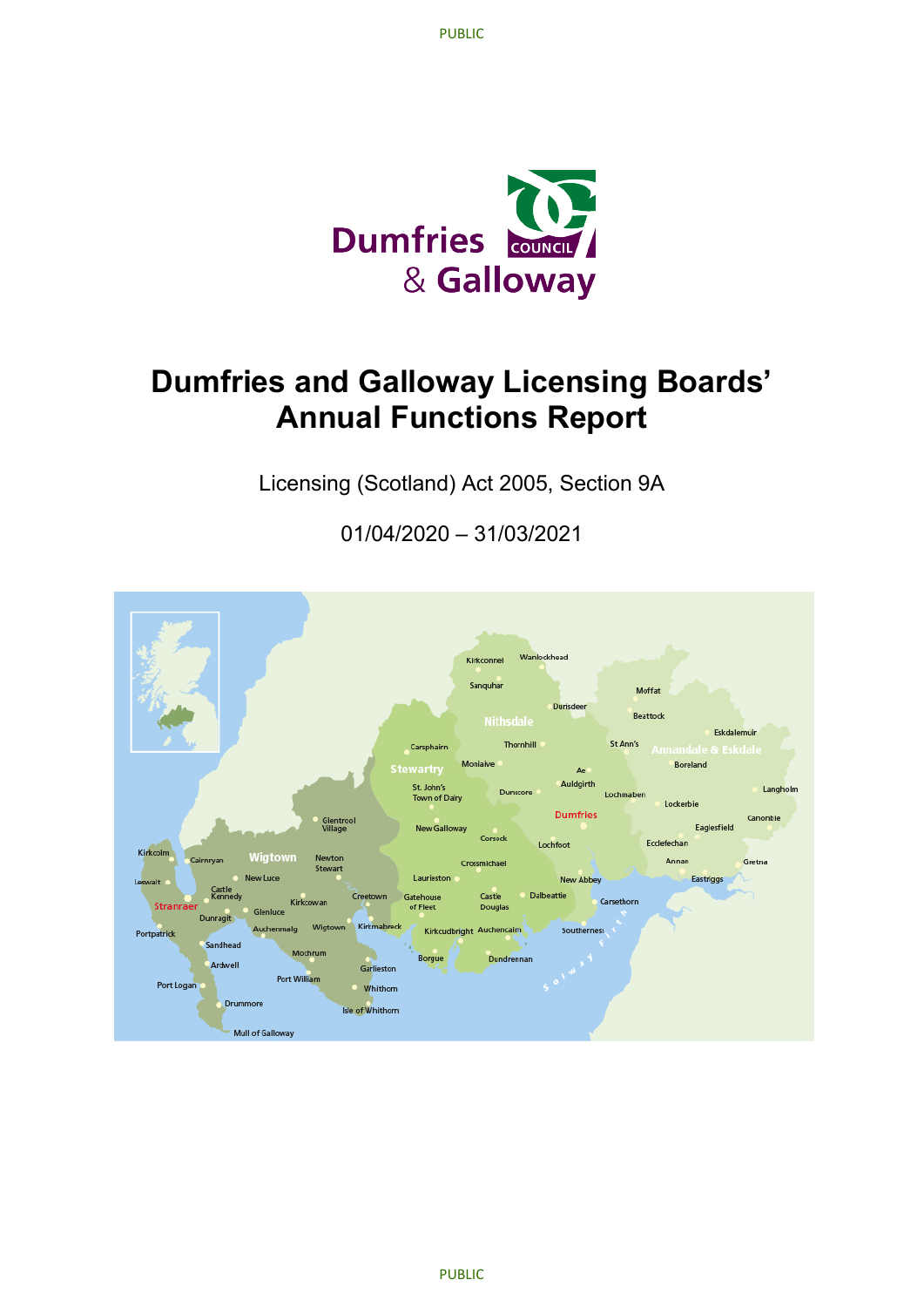#### **INDEX**

- **1. Introduction – Dumfries and Galloway Licensing Boards**
- **2. The Licensing Objectives**
- **3. Annual Functions Report**
- **4. Summary of decisions made by the Boards**
- **5. Reviews**
- **6. Licensing Policy Statement**
- **7. Licensing Standards Officers**
- **8. Statement on how the Boards exercise their functions**
- **9. Conclusion**

## **APPENDICES**

**Appendix** - List of Applications for Premises Licences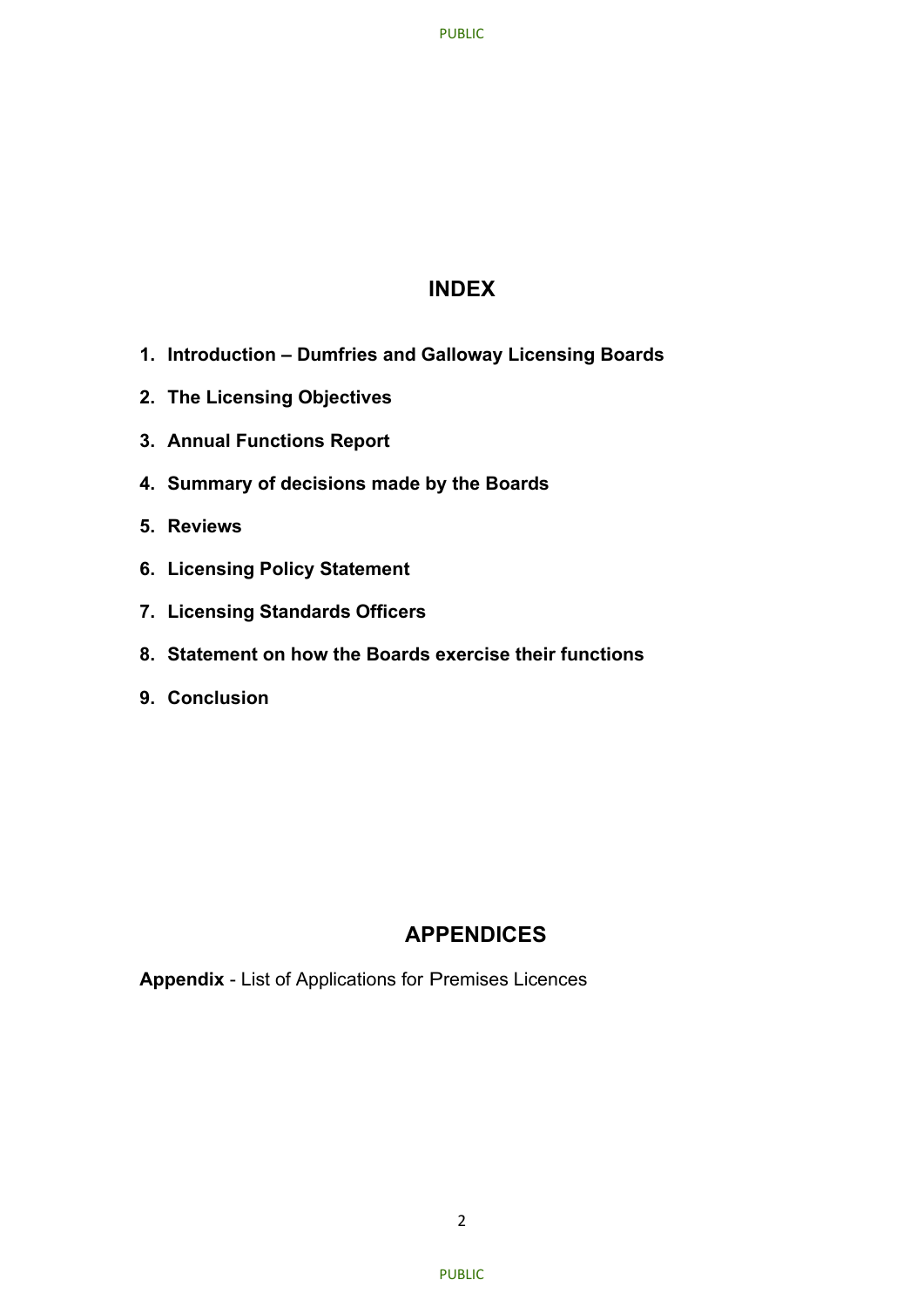### **1. Introduction – Dumfries and Galloway Licensing Boards**

## General<br>11 D

Dumfries and Galloway is a mainly rural area in South West Scotland. It covers approximately 2470 square miles with a population of around 148,790. The main settlements are Dumfries (including Heathhall/Locharbriggs) around 37,100 residents; Stranraer (approximately 10,600 residents) and Annan (approximately 8250 residents). All other settlements have populations under 5000. The region of Dumfries and Galloway is divided into four geographical areas (former District Council areas) as follows: Annandale and Eskdale, Nithsdale, Stewartry and Wigtownshire.

1.2 Each of these four areas has its own Divisional Licensing Board. The four Divisional Licensing Boards in Dumfries and Galloway are:

- Annandale & Eskdale
- Nithsdale
- Stewartry
- Wigtown

1.3 Each Licensing Board is responsible for the licensing and regulation of alcohol within their respective areas.

1.4 As at 31 March 2020, there were 611 (615 - 2019/20) licensed premises in Dumfries and Galloway. Within each Licensing Board Division, the breakdown is:

| <b>Board</b>        | 2020/21 | 2019/20 |
|---------------------|---------|---------|
| <b>Nithsdale</b>    | 192     | 191     |
| Wigtown             | 151     | 155     |
| Annandale & Eskdale | 157     | 158     |
| Stewartry           | 111     | 111     |

#### Types of applications under the 2005 Act:

1.5 Under the 2005 Act, the four Divisional Licensing Boards are responsible for considering applications for:

- occasional licences
- provisional licences
- temporary licences
- personal licences
- transfer of premises licences
- variation of premises licences
- extension of licensing hours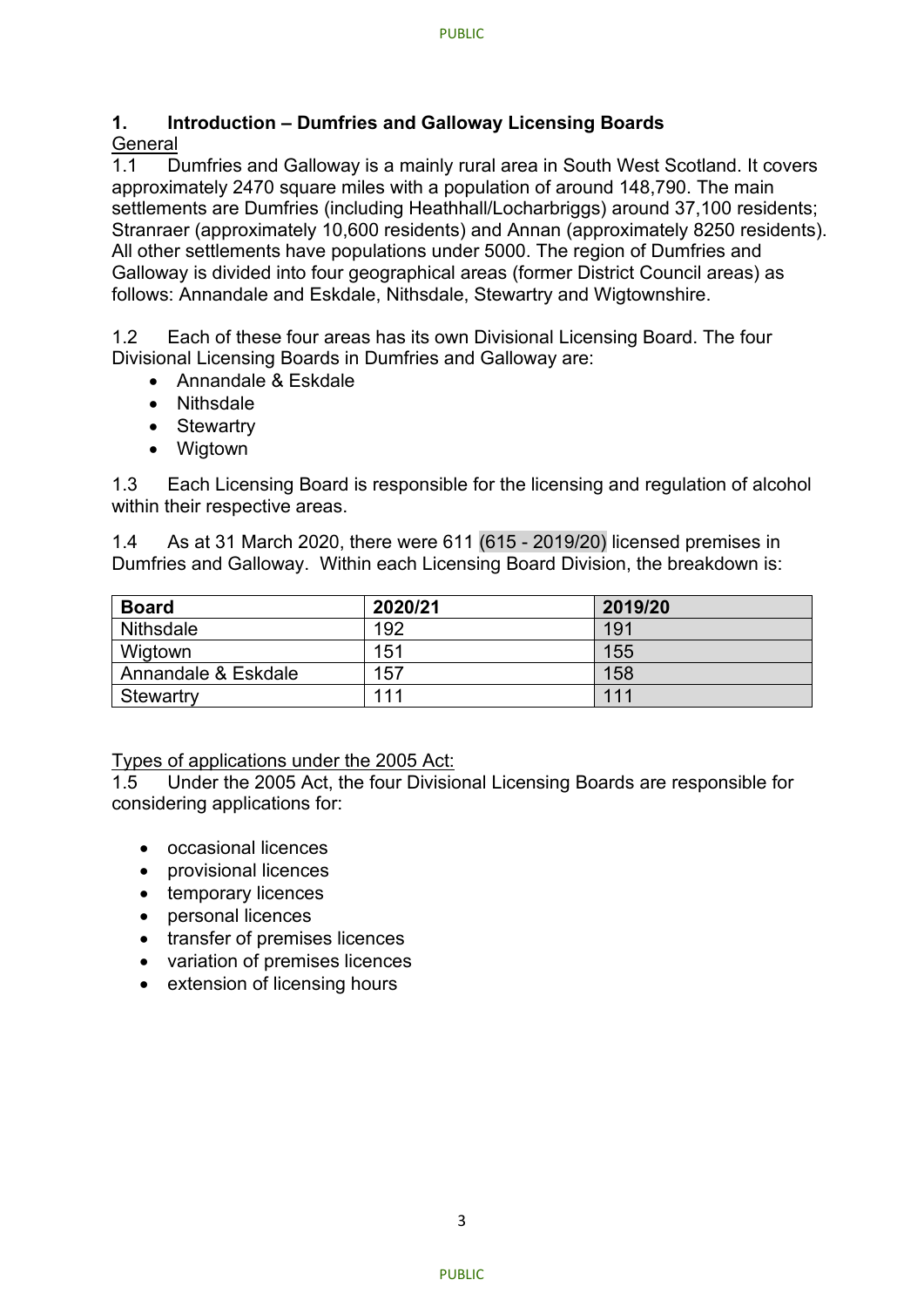# **2. The Licensing Objectives**

The Act sets out the following five licensing objectives ("the licensing objectives"):

- (i) preventing crime and disorder
- (ii) securing public safety
- (iii) preventing public nuisance
- (iv)protecting and improving public health
- (v) protecting children and young persons from harm

2.2 The licensing objectives provide a basis for the administration of the licensing regime. They also provide potential reasons for refusal of an application, for the grant or variation of a premises licence or an occasional licence. Breach of the objectives may provide grounds for reviewing a premises licence. Conditions attached to a premises licence or an occasional licence may be based on any one or more of the licensing objectives.

2.3 In exercising its functions under the Act, the Board must have regard to the licensing objectives.

## **3. Annual Functions Report**

Section 9A of the Licensing (Scotland) Act 2005 requires Dumfries and Galloway Licensing Boards to publish an Annual Functions Report within 3 months of the end of the relevant financial year. This means that the Board's report for financial year 2020/21 would normally be published no later than 30 June 2021. However, Schedule 5 of the Coronavirus (Scotland) Act 2020 inserted an additional clause into the 2005 Act, providing the Board with a further 6 months if they were unable to publish their annual report by the end of June, due to reasons relating to Coronavirus.

3.2 Dumfries and Galloway's Divisional Licensing Boards must therefore prepare and publish an Annual Functions Report by 31 December 2021 for the financial year 2020-2021 (being 1 April 2020 to 31 March 2021).

3.3 An Annual Functions Report must include the following:

- a statement explaining how each Board has had regard to the licensing objectives;
- a statement explaining how each Board has had regard to the Statement of Licensing Policy and any Supplementary Policy Statement (including the Board's statement with regard to its duty to assess overprovision);
- a summary of the decisions made by (or on behalf of) the Board during the financial year;
- information about the number of licences held under the 2005 Act in each Board's area (including the number of occasional licences issued in each year); and
- such other information about the exercise of each Board's functions as each Board considers appropriate.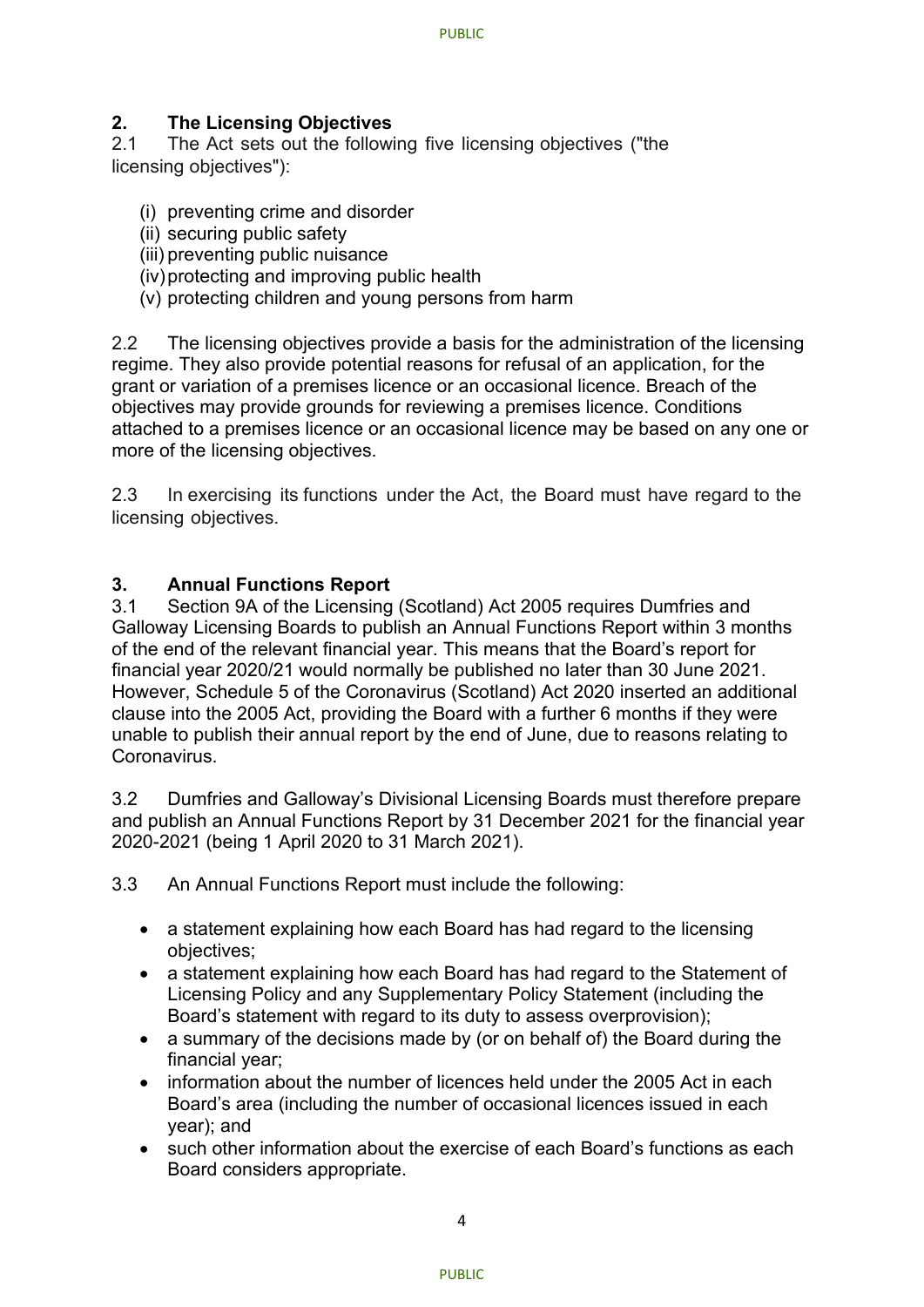3.4 In the year from 1 April 2020 to 31 March 2021, the Licensing Boards met as follows:

| <b>Board</b>     | 2020/21 | 2019/20 |
|------------------|---------|---------|
| Nithsdale:       | 5 times |         |
| Annandale &      | 5 times | 5       |
| Eskdale:         |         |         |
| Stewartry:       | 3 times | 3       |
| Wigtown:         | 4 times | 5       |
| Conjoined        |         |         |
| meeting of all 4 | n/a     |         |
| <b>Boards</b>    |         |         |

3.5 Applications before each Board were dealt with in an open and transparent manner in accordance with the licensing legislation and the Boards Licensing Policy **Statement** 

3.6 Information and guidance was made available to persons wishing to apply for a licence, make representations or lodge objections.

#### **4. Summary of decisions made by the Boards**

4.1 Each Divisional Licensing Board holds meetings to determine applications that cannot be dealt with via delegated powers (whereby a Licensing Board Hearing need not be held to determine an application and an authorised member of the licensing team may 'grant' certain applications).

4.2 The premises licences granted by the Boards in 2020/21 are detailed within the **Appendix.**

4.3 During the course of the year, 542 occasional licences were granted and 4 extended hours applications. For comparison purposes, during 2019/20 1,282 occasional licences and 177 extended hours were granted.

4.4 Any occasional licence and extended hours applications that attracted objections or representations were considered by the Convener of each Licensing Board in line with the Board's scheme of delegation, detailed within the Licensing Policy Statement.

4.5 In the course of the year, the Licensing Board granted 108 (2019/20 – 452) personal licences. None were revoked (2019/20 – 118).

#### **5. Reviews**

#### Premises Licence Reviews

5.1 In the 2020-21 period, one application for review of premises licence was considered by the Board and no further action was taken. (2019/20 none)

#### Personal Licence Reviews

5.2 In the 2020-21 period, two reviews of a Personal Licence took place and no further action was taken in each case. (2019/20 two)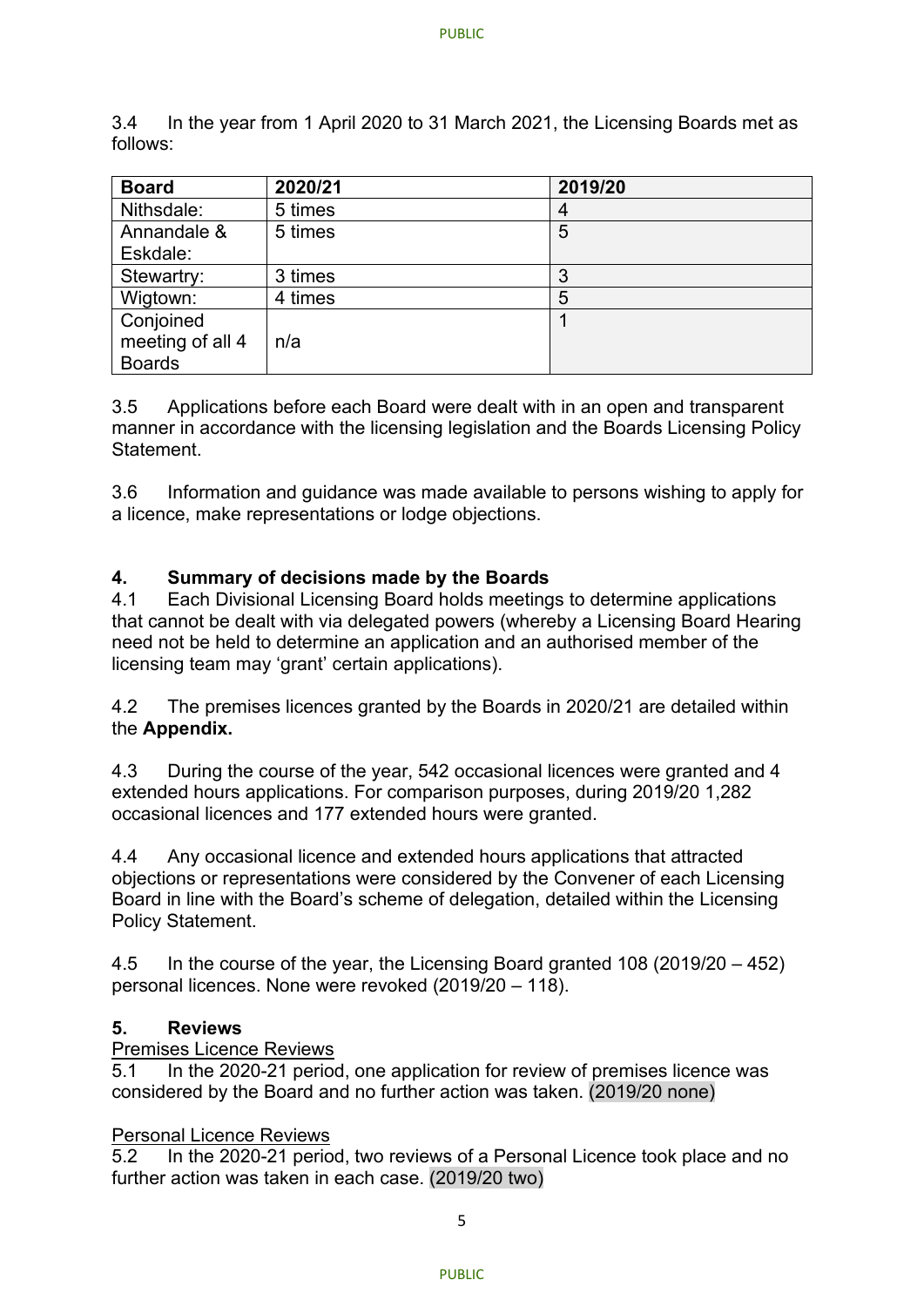#### **6. Licensing Policy Statement**

The Board's reviewed Licensing Policy Statement came into effect on 4 November 2018 and will exist for a maximum of 5 years. The Board may agree to prepare and publish Supplementary Statements within that period. The Policy Statement can be found at<https://www.dumgal.gov.uk/article/15196/Divisional-Licensing-Boards>

#### **7. Licensing Standards Officers**

7.1 Dumfries and Galloway Licensing Boards have 5 "HMO, Landlord Registration and Licensing Standards Officers" (LSOs):

- Julia Farroll, Council Offices, Sun Street, Stranraer
- Mary Irving, Council Offices, Sun Street, Stranraer
- Amanda Green, Council Offices, Sun Street, Stranraer
- Michael Collins, Municipal Chambers, Buccleuch Street, Dumfries
- Robert Rome, Municipal Chambers, Buccleuch Street, Dumfries

7.2 The LSOs' general roles are:

- Providing information and guidance concerning the operating of the Licensing (Scotland) Act 2005
- Supervising the compliance by licence holders of the conditions of their licence and other requirements of the legislation
- Providing mediation services for the purposes of resolving or avoiding disputes or disagreements between licence holders and any other persons.

7.3 The LSOs have dealt with numerous enquiries and complaints throughout the year with the majority being resolved without having to proceed formally to the Licensing Boards. Issues which repeatedly arise are:

- Complaints of noise and anti-social behaviour at licensed premises
- Outdoor drinking areas being extended without consent
- Temporary outdoor drinking areas
- Non payment of annual fees

7.4 During 2020/21, LSOs assisted Police Scotland in arranging a Bottle Marking Scheme in Stranraer. This ran during October and November 2020 and proved successful in identifying proxy purchases.

7.5 Some joint visits with Trading Standards were carried out in response to Covid regulations.

7.6 There were no routine visits to licensed premises due to the Pandemic.

#### **8. Statement on how the Boards exercise their functions**

8.1 The Licensing (Scotland) Act 2005 as amended ("the Act") sets out regulations for the sale of alcohol and regulations for licensed premises and other premises on which alcohol is sold.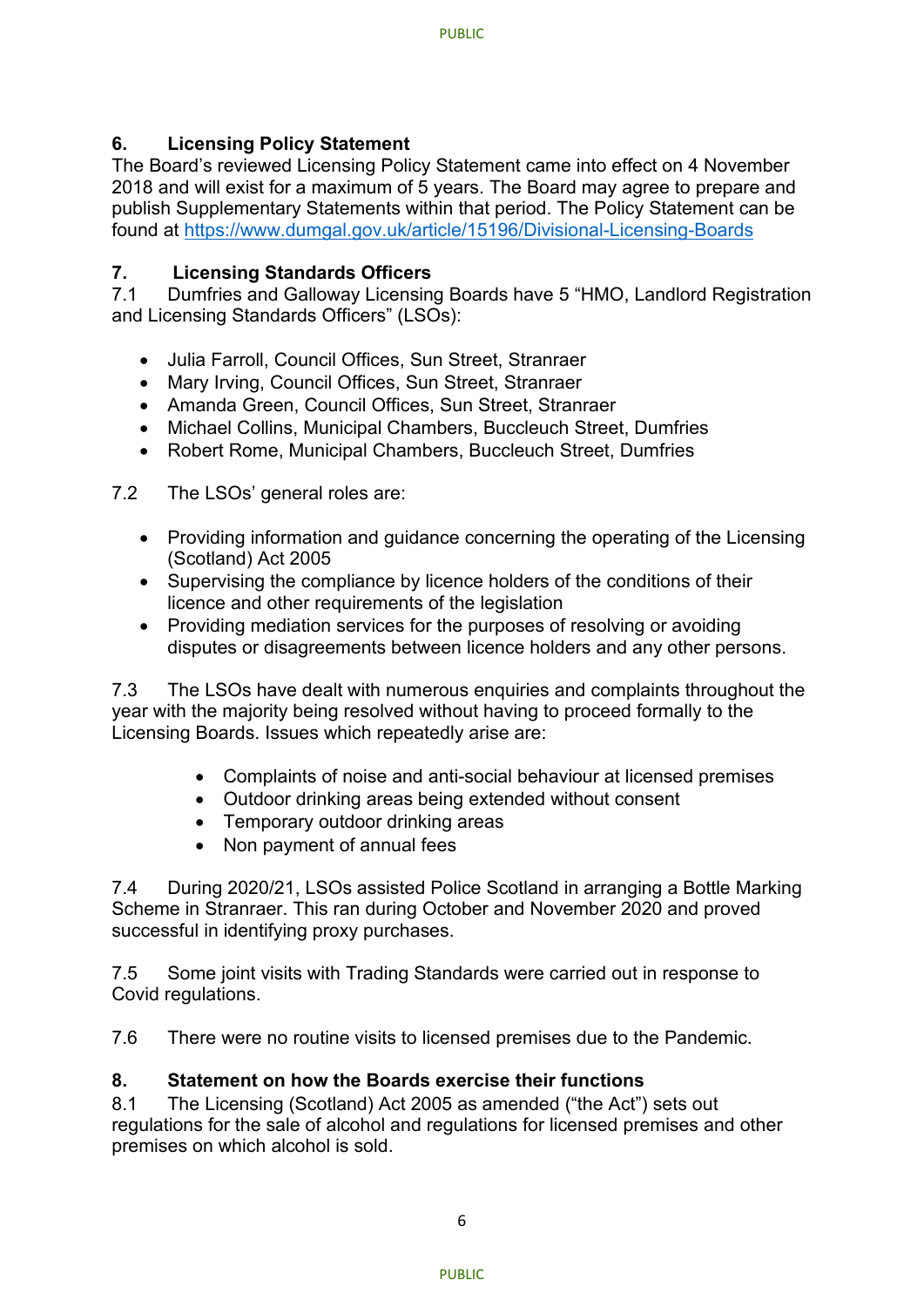8.2 The Act is underpinned by five licensing objectives which the Board must have regard to when exercising its functions. These objectives are:

- (i) Preventing crime and disorder
- (ii) Securing public safety
- (iii) Preventing public nuisance
- (iv)Protecting and improving public health
- (v) Protecting children and young persons from harm

8.3 The Licensing Boards are required by law to have a Licensing Policy Statement outlining how they will exercise their functions and duties under the Licensing (Scotland) Act 2005 (the 2005 Act) in order to promote each of the Licensing Objectives.

8.4 The current Policy Statement contains a range of issues pertaining to alcohol licensing and how the Board exercises its functions under the Licensing Scotland Act 2005 and can be found at [https://www.dumgal.gov.uk/article/15196/Divisional-Licensing-](https://www.dumgal.gov.uk/article/15196/Divisional-Licensing-Boards)**[Boards](https://www.dumgal.gov.uk/article/15196/Divisional-Licensing-Boards)** 

8.5 The Boards deal with all applications in accordance with the legislation and, in particular, the above five objectives, together with its Statement of Licensing Policy which is based on the objectives.

#### **9. Conclusion**

This was an atypical year due to the coronavirus pandemic which caused licensed premises to be shut for most of the period. Nonetheless, the following continue to apply:

9.1 Each of the four Divisional Licensing Boards in Dumfries and Galloway are pleased to report that licensed premises are generally well run in their respective areas.

9.2 Overall, the Boards are generally satisfied that the licensed trade is upholding and promoting the five licensing objectives which underpin the functioning of the whole licensing system.

9.3 The Boards also recognise the efforts of the Licensing Service and external stakeholders (including Police Scotland) to ensure that licensed premises comply with the legislation and continue to uphold the licensing objectives.

9.4 Whilst the Boards recognise generally the good practice and effort of licence holders to ensure that the licensing objectives are upheld and promoted, they fully expect that licence holders ensure that this good practice continues.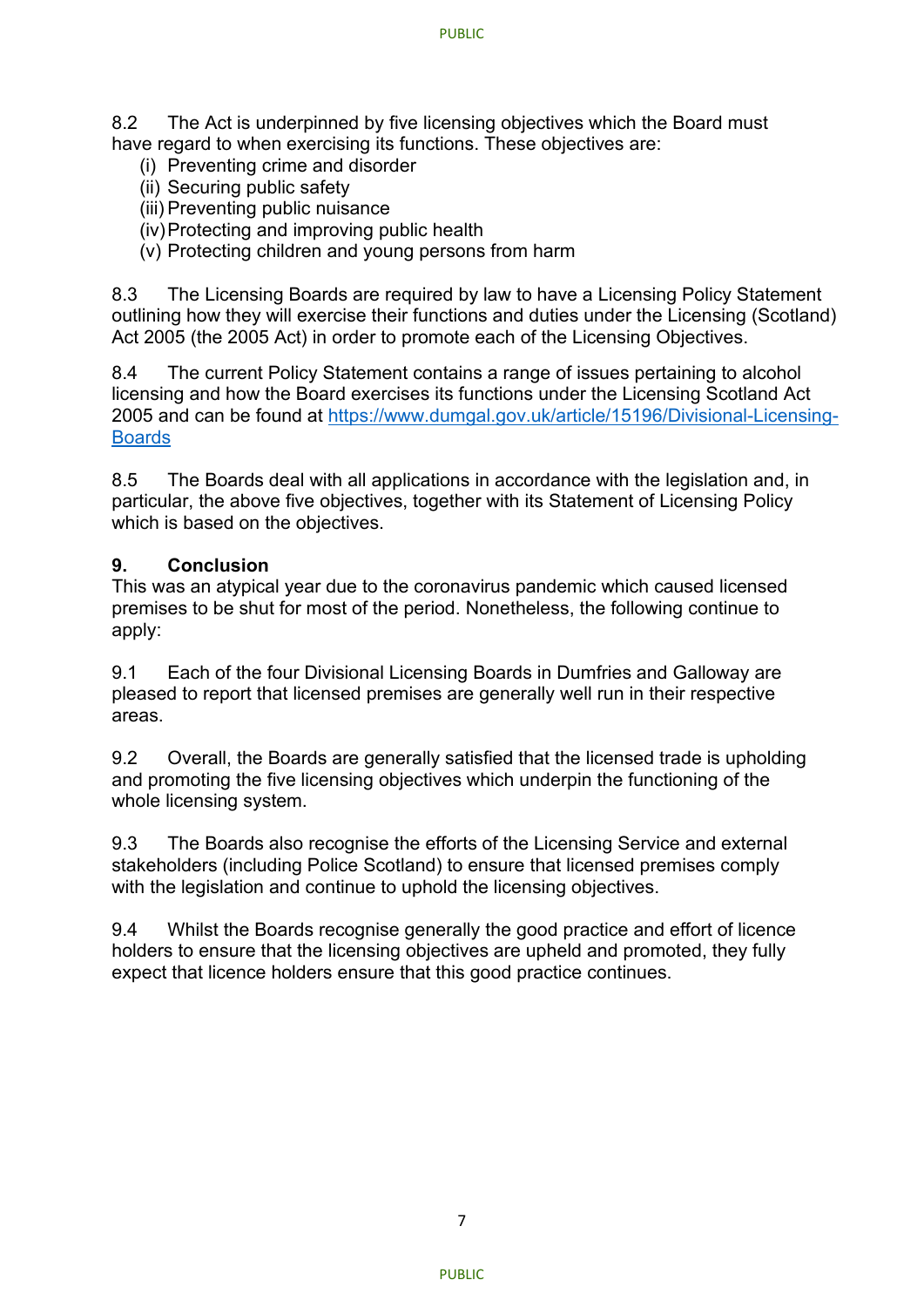### **Appendix**

#### **List of Applications granted by the Licensing Boards for Premises Licences – 2020-2021**

#### **Wigtown**

| Lahore Karahi     | On Sales |
|-------------------|----------|
| 31 St John Street |          |
| Stranraer         |          |
| DG9 7EW           |          |

#### **Annandale & Eskdale**

| Hugo's Bar and Restaurant   | On and Off Sales |
|-----------------------------|------------------|
| 4 Bath Place                |                  |
| Moffat                      |                  |
| <b>DG10 9HJ</b>             |                  |
|                             |                  |
| <b>Canonbie Post Office</b> | <b>Off Sales</b> |
| <b>Cross Keys Hotel</b>     |                  |
| Canonbie                    |                  |
| <b>DG14 0SY</b>             |                  |

### **Stewartry**

| <b>St John's Town Services</b><br>4 Ayr Road<br>St Johns Town of Dalry<br>Castle Douglas<br>DG7 3SW | Off sales        |
|-----------------------------------------------------------------------------------------------------|------------------|
| The Galloway Soup Company Farm Shop & Tea Room<br>17 High Street<br><b>Dalbeattie</b><br>DG54AD     | On and Off sales |